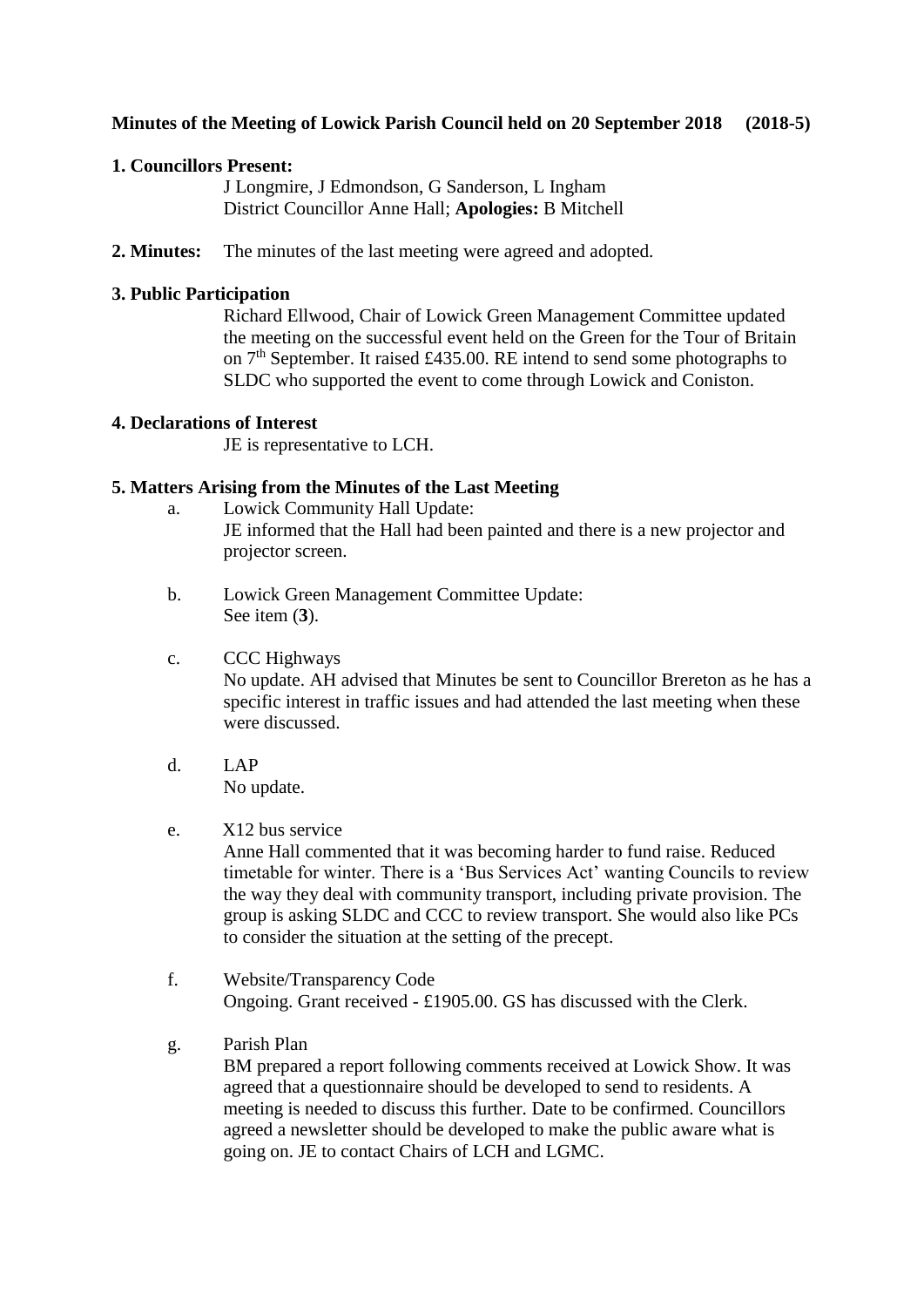#### h. Lengthsman

Clerk aware of recent work undertaken but Lengthsman has not yet submitted his invoice for July/August. Agreed payment should be made before 15/11/18.

#### **6. Finance**

# **a. General Items**

| Barclays 20/09/2018                                                      |  | £7486.91 |
|--------------------------------------------------------------------------|--|----------|
| Pay LCH Annual Grant. (Based on electoral roll)                          |  | £ 219.00 |
| Pay Lowick Green Management Committee                                    |  | £ 360.00 |
| Pay Councillor Edmondson expenses                                        |  | £ 37.02  |
| (Purchase of Banner)                                                     |  |          |
| Pay Lowick Agricultural Society (cheque made at Extraordinary meeting of |  |          |
| PC held on 30 July)                                                      |  | -10.00   |
| Lengthsman's Invoice outstanding.                                        |  |          |
|                                                                          |  |          |

**b.** Cashflow sheet circulated.

#### **7. Correspondence**

Clerks and Councils Direct; PO re Scam Mail; CALC Subscriptions Review Emails circulated: Paul Harris – Police report - enquiry about a venue for police rep to meet the public. Suggest LCH/public house; CALC re LDNPA move to electronic planning (some funding available); Parish Map – not required; Haverthwaite Surgery – coffee morning Planning applications:

Riddings Farm – conversion of an agricultural building to holiday let with single storey extension. Replies by 14/09 – no comments received.

#### **8. Complaints**

None received

#### **9. External Meetings**

GS reported on the meeting about extending the national park boundaries – 'Southern Boundary Partnership'. Friends of the Lake District would work with PCs. Need to develop plan for extension. Need to consider the impact on everyday life; concerns of farmers; concerns that people in general are not convinced they want to be in a NP. Lowick Parish is currently divided by NP Boundary; Lowick Common and CWT. JL to enquire what the NFU think. Road show in March. GS to attend next meeting in October.

#### **10 Bus Shelter Maintenance**

Defer.

# **11. Kirkby Moor Protectors**

Extensive correspondence received. Public Enquiry on January 22, 2019. Lowick PC to register as a member of the Rule 6(6) Party. Signed by Chair, JL.

### **12. Confirmation of date of next meeting**

15 November at 7.30pm in LCH. Meeting closed at 9.15pm